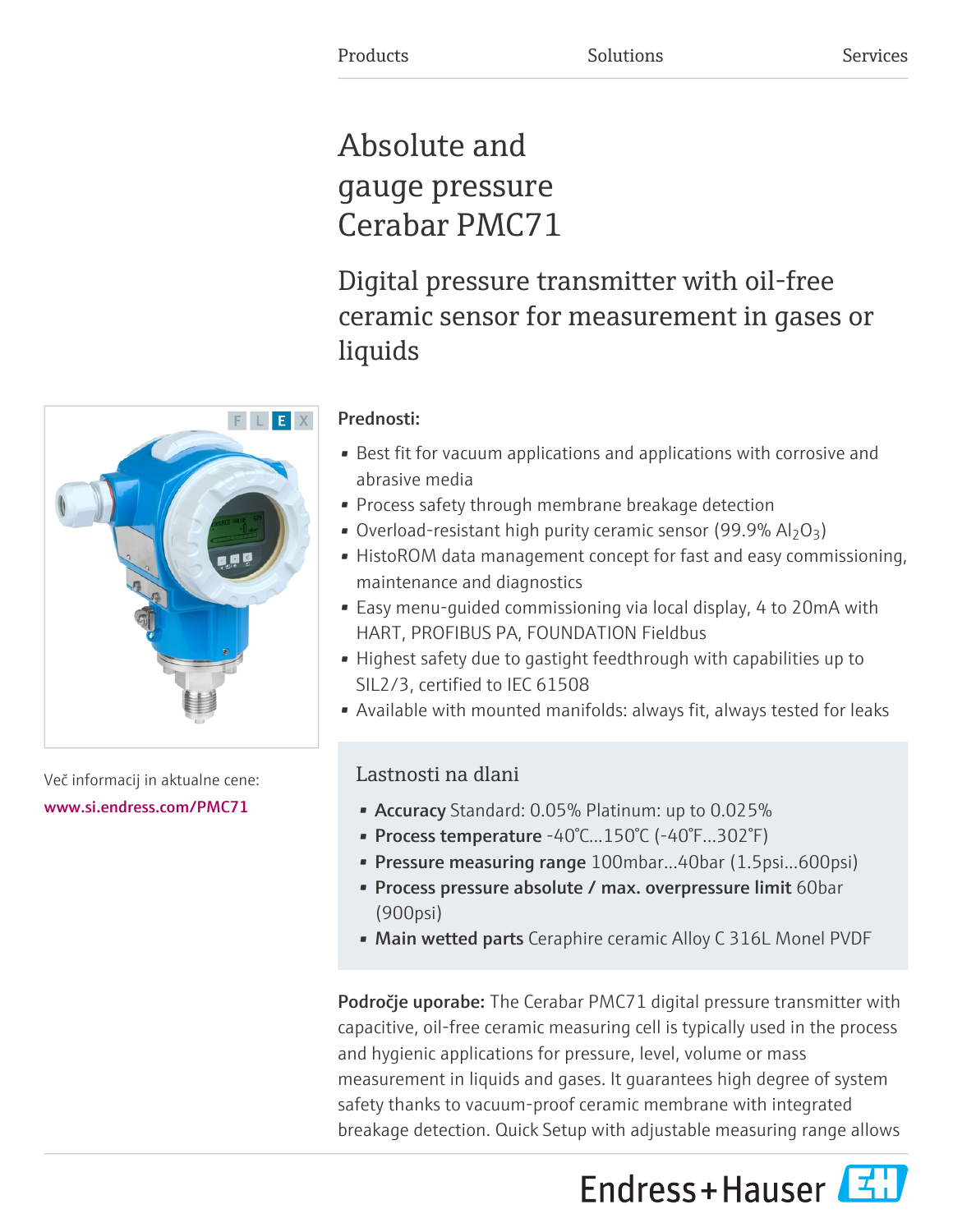simple commissioning, reduces costs and saves time. SIL2/3 according to IEC 61508.

## Lastnosti in specifikacije

#### Pressure Merilni princip

Absolute and gauge pressure

#### Characteristic

Digital transmitter with capacitive sensor and ceramic membrane Modular transmitter Long term stability Enhanced safety via self diagnostic functions Secondary process barrier

#### Supply voltage

4...20 mA HART 10,5...45V DC (Non Ex): Ex ia: 10,5...30V DC PROFIBUS PA: 9...32 V DC (Non Ex) FOUNDATION Fieldbus: 9...32 V DC (Non Ex)

#### Reference Accuracy

Standard: 0.05% Platinum: up to 0.025%

#### Long term stability

0.05 % of URL/ year 0.08 % of URL/ 5 years 0.1 % of URL/ 10 years

#### Process temperature

-20°C...150°C (-4°F...257°F)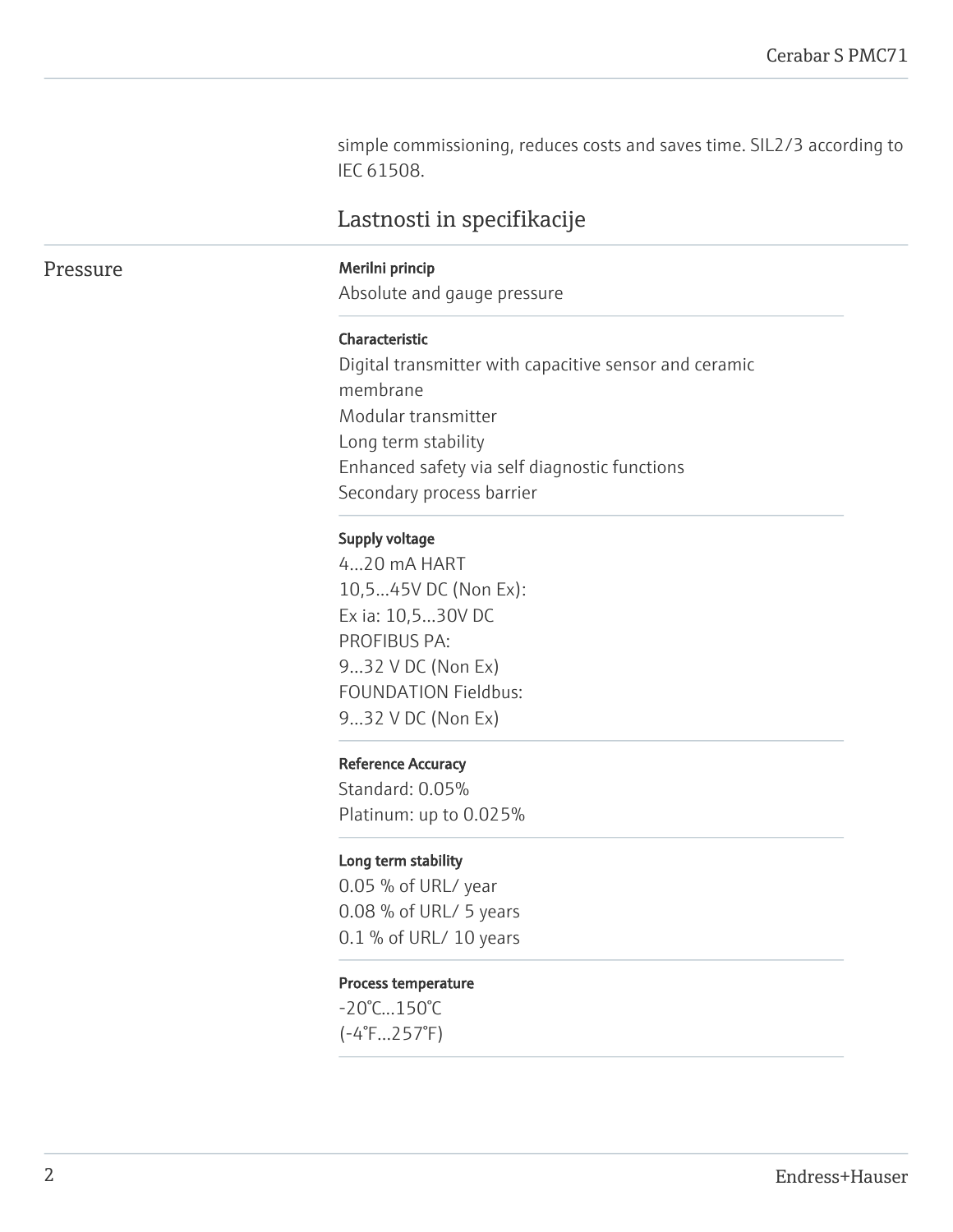### Pressure

#### Ambient temperature -40°C...85°C

(-40°F...185°F)

## Measuring cell

100 mbar...40 bar (1.5 psi...600 psi) relative/ absolute

## Smallest calibratable span

5 mbar (0.075 psi)

#### Vacuum resistance

0 mbar abs.

#### Max. Turn down

100:1

#### Max. overpressure limit

60 bar (900 psi)

#### Process connection

Thread: G1/2...G2, R1/2, MNPT1/2...MNPT2 Flange: DN25...DN80, ASME 1"...4", JIS 10K

#### Process connection hygienic

Tri-Clamp DIN11851 Varivent N SMS DRD

#### Material process membrane

Ceramic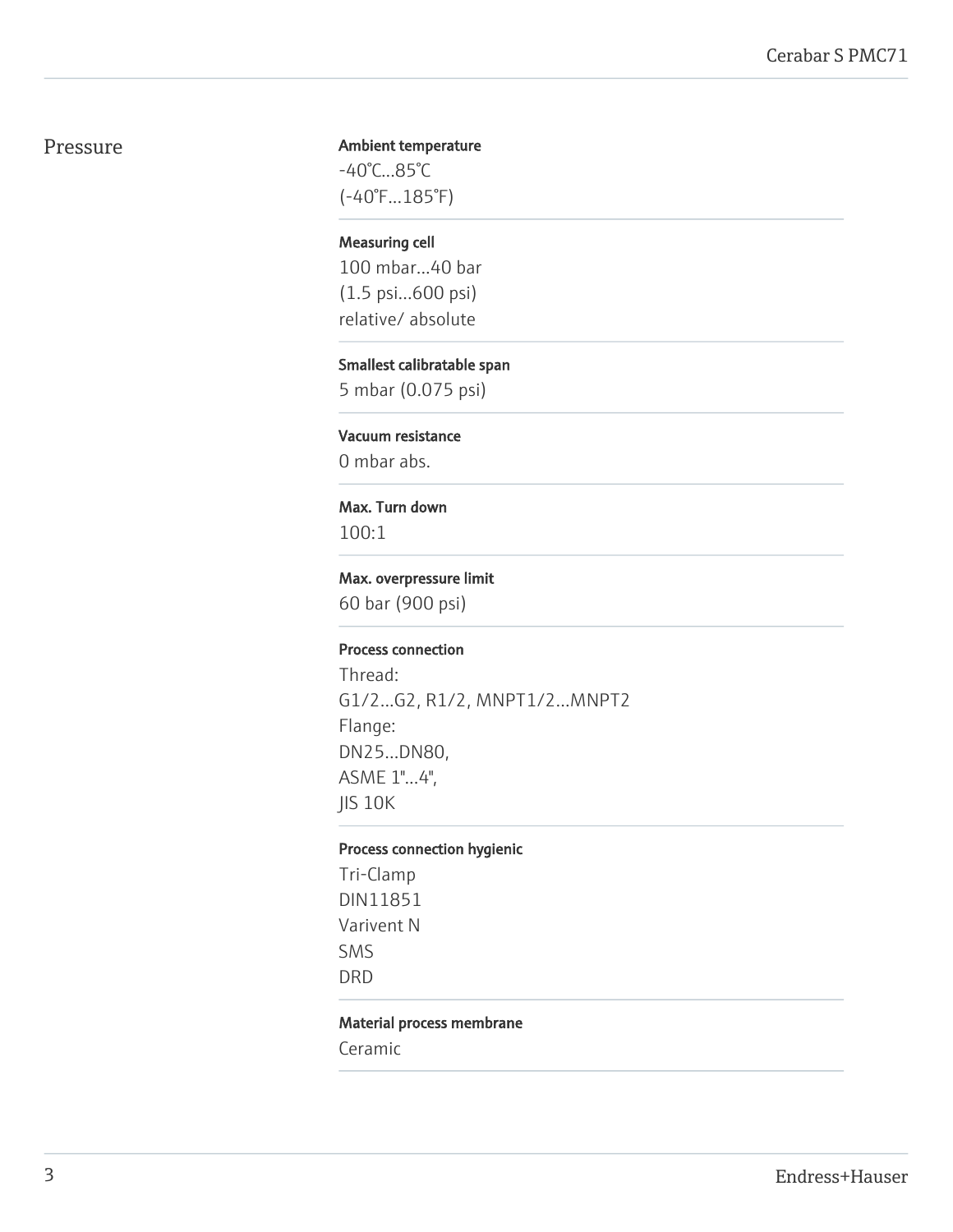### Pressure

#### Material gasket

Viton, EPDM, Chemraz, Kalrez, NBR

Fill fluid none, dry measuring cell

Material housing Die-cast aluminum, AISI 316L

Communication

4...20 mA HART PROFIBUS PA FOUNDATION Fieldbus

Certificates / Approvals ATEX, FM, CSA, CSA C/US, IEC Ex, JPN Ex, INMETRO, NEPSI, EAC

Design approvals EN10204-3.1

Hygienic approvals 3A, EHEDG

Marine approvals

GL/ ABS

Drinking water approvals **NSF** 

Specialities Diagnostic functions

#### Successor

PMC71B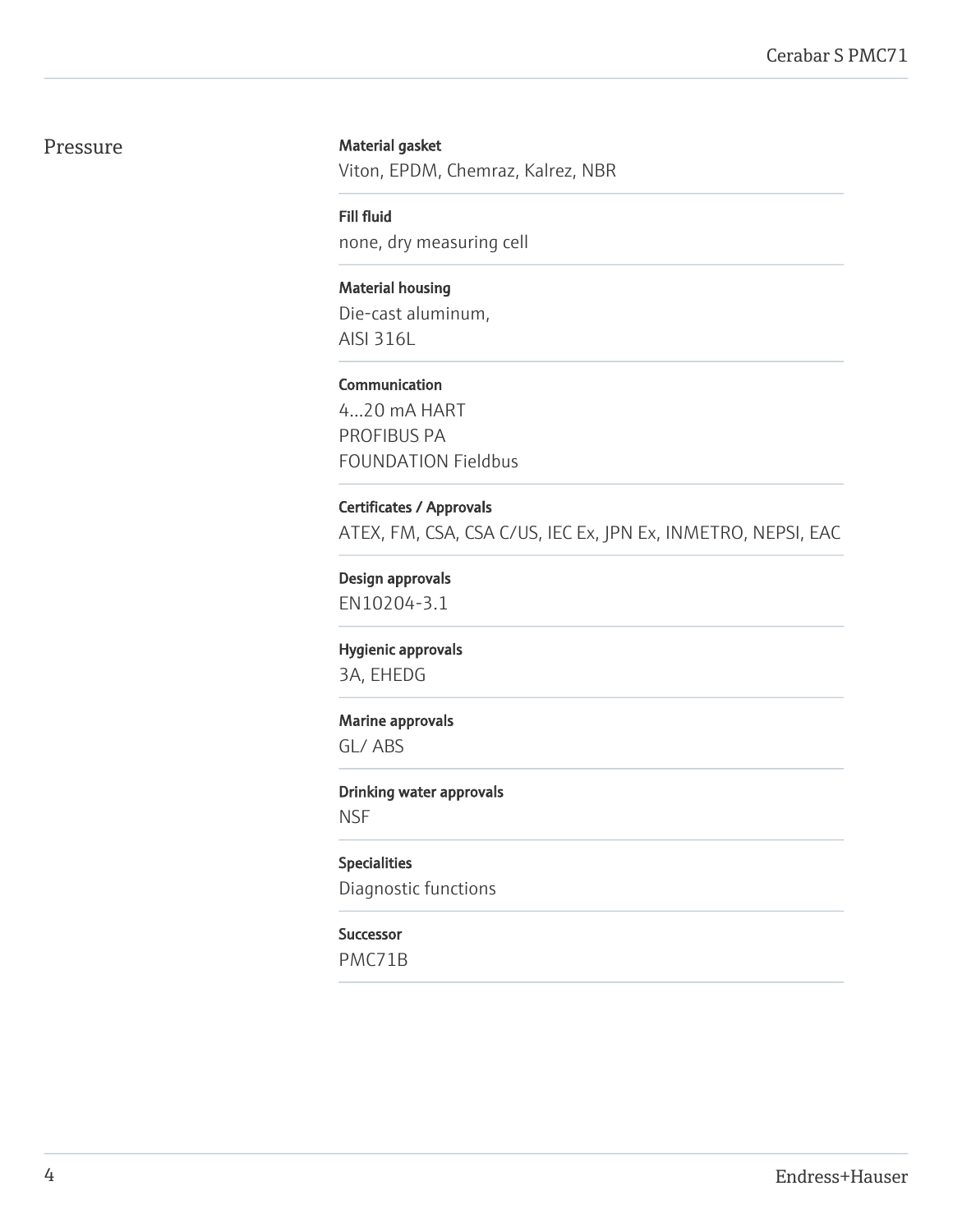## Continuous / Liquids Merilni princip

Absolute and gauge pressure

#### Characteristic / Application

Digital transmitter with capacitive sensor and ceramic membrane Modular transmitter Long term stability Enhanced safety via self diagnostic functions Secondary process barrier

#### Specialities

diagnostic functionalities different languages in software

#### Supply / Communication

4...20mA HART: 10,5...45V DC Ex ia: 10,5...30V DC PROFIBUS PA / FOUNDATION Fieldbus: 9...32V DC

#### **Accuracy**

Standard: 0.05% Platinum: up to 0.025%

#### Long term stability

0,05% of URL/year

#### Ambient temperature

-40°C...85°C (-40°F...185°F)

#### Process temperature

-40°C...150°C (-40°F...302°F)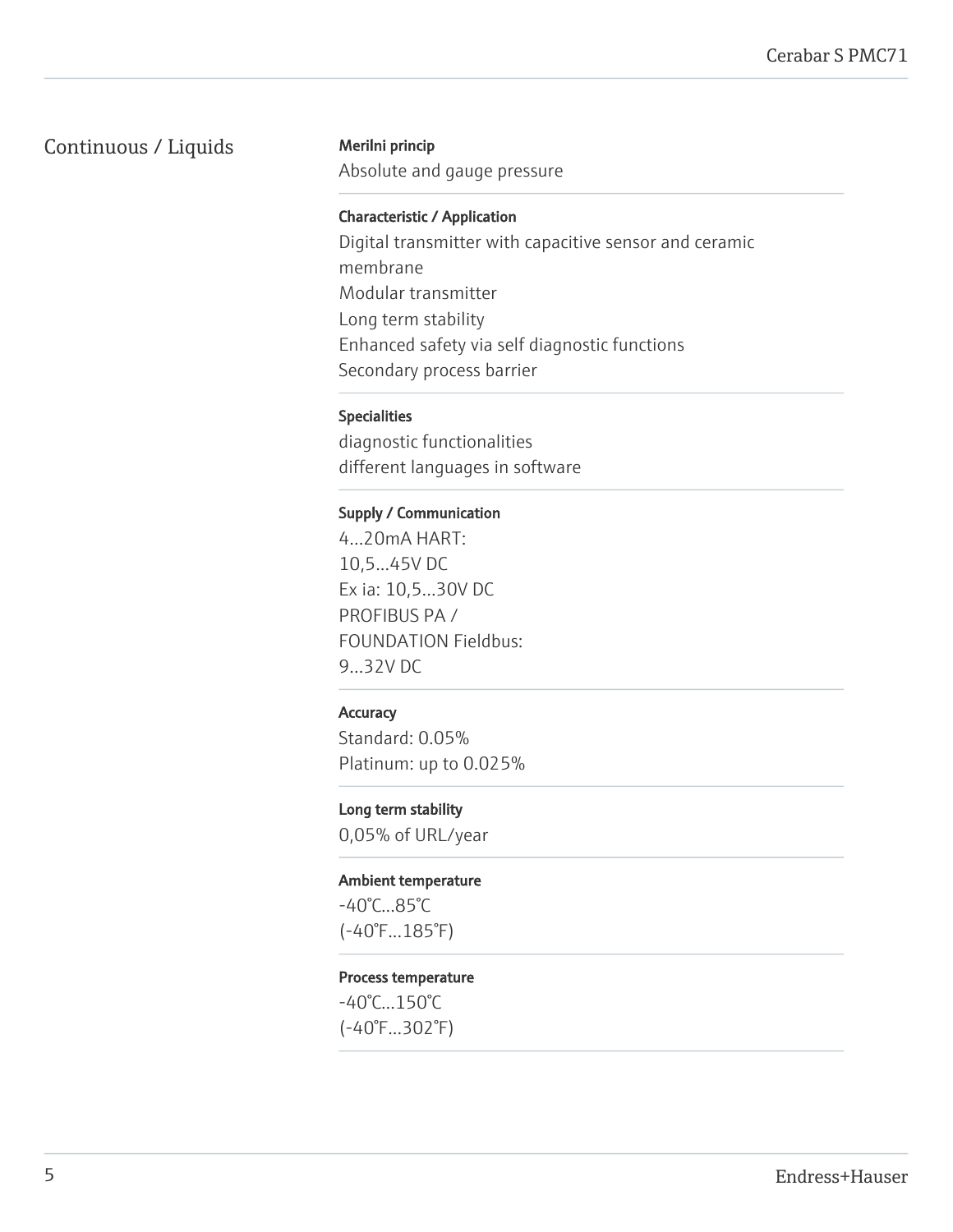## Continuous / Liquids

#### Process pressure absolute / max. overpressure limit

60bar (900psi)

#### Pressure measuring range

100mbar...40bar (1.5psi...600psi)

#### Main wetted parts

Ceraphire ceramic Alloy C 316L Monel PVDF

#### Process connection

Threads Flanges Tri-Clamp ISO2852 Hygienic connections

#### Max. measurement distance

400m (1312ft) H2O

#### Communication

4 ... 20 mA HART PROFIBUS PA FOUNDATION Fieldbus

#### Certificates / Approvals

ATEX, FM, CSA C/US, IEC Ex, JPN Ex, INMETRO, NEPSI, EAC

## Design approvals

EN 10204-3.1

#### Marine approval

GL/ ABS

### Drinking water approvals **NSF**